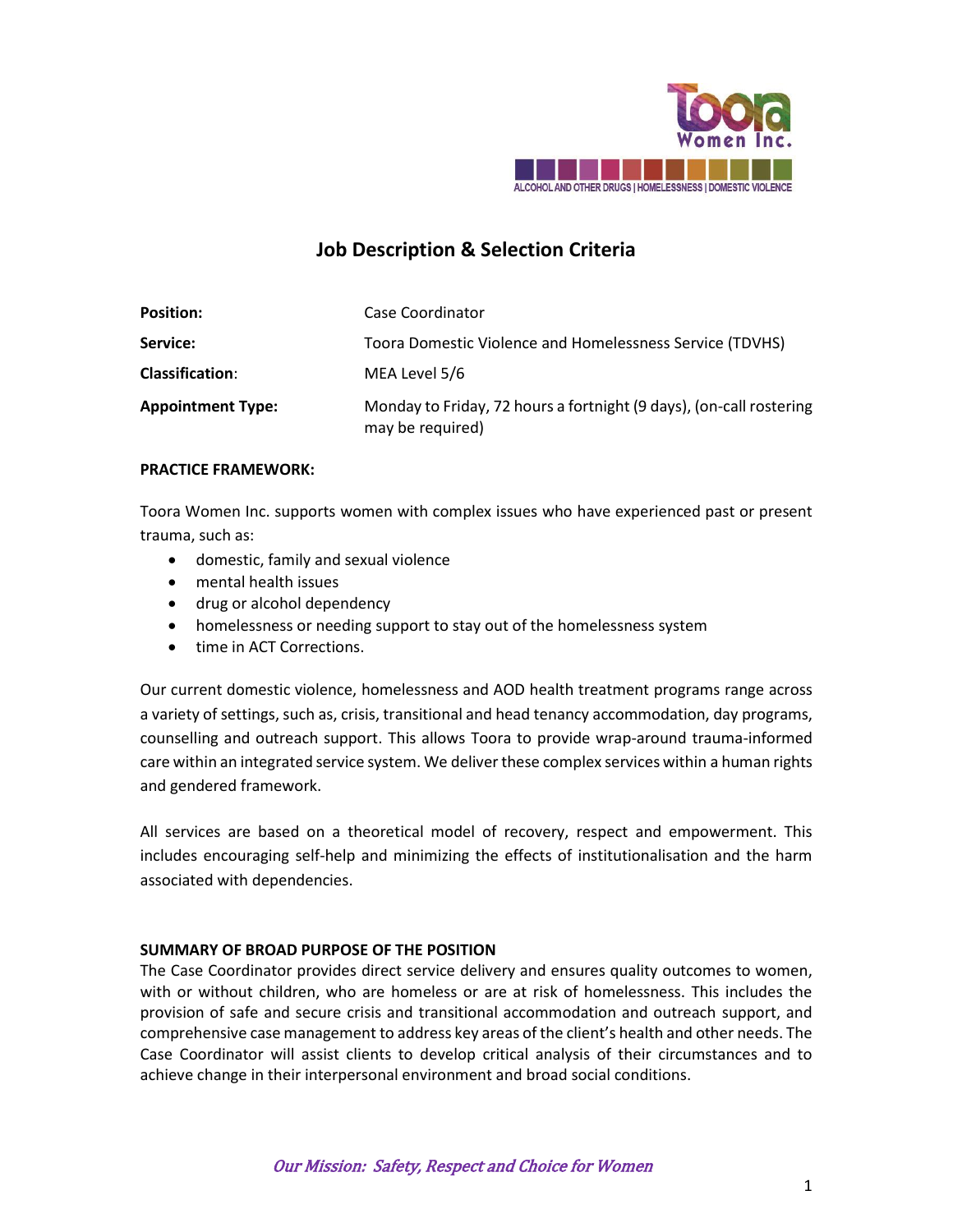# **REPORTING/WORKING RELATIONSHIP**

The Case Coordinator is ultimately responsible to the Executive Director of Toora Women Inc. On a day-to-day basis, she is responsible to the Director, Contracts Manager, and Team Leaders of the service.

# **DELIVERABLES:**

#### Service Delivery

- Provide crisis, transitional and outreach support to women who are accessing TDVHS within a case management framework, including developing case management plans.
- Engage in other activities related to service delivery, as directed.
- Set priorities and monitor workflows, which may include establishing work programs.
- Plan, coordinate and facilitate women's groups and projects, including budgeting and allocation of resources, as directed.

## In addition – Senior Case Coordinator Level 6

- Provide expert advice on matters of complexity within the work and/or specialised area, as required.
- Supervise/manage the operation of a work area and monitor work outcomes within budgetary constraints, as required.
- Control and coordinate larger projects, as required.
- Mentor and/or supervise new staff members and volunteers, as required.

## Administration

- Contribute to the administrative running of the service and provide administrative support of a complex nature to senior employees.
- Provide assistance on grant applications, including research or data collection.
- Undertake computer operations requiring technical expertise and experience and otherwise understand all areas of computer operation to meet the needs of the job.
- Provide reports on progress of program activities, including recommendations, as required.
- Develop case studies according to best practice requirements.

## Teamwork, Networking & Liaison

- Operate within a collaborative team approach.
- Communicate respectfully and in an effective and timely manner.
- Contribute to maintaining an effective day-to-day work environment by taking part in achieving team identified goals and outcomes.
- Maintain relevant networks within and outside the organisation to achieve case management objectives.
- Attend relevant sector and community meetings, forums and events, as directed.
- Participate in external projects that support and are responsive to the needs of clients, as required.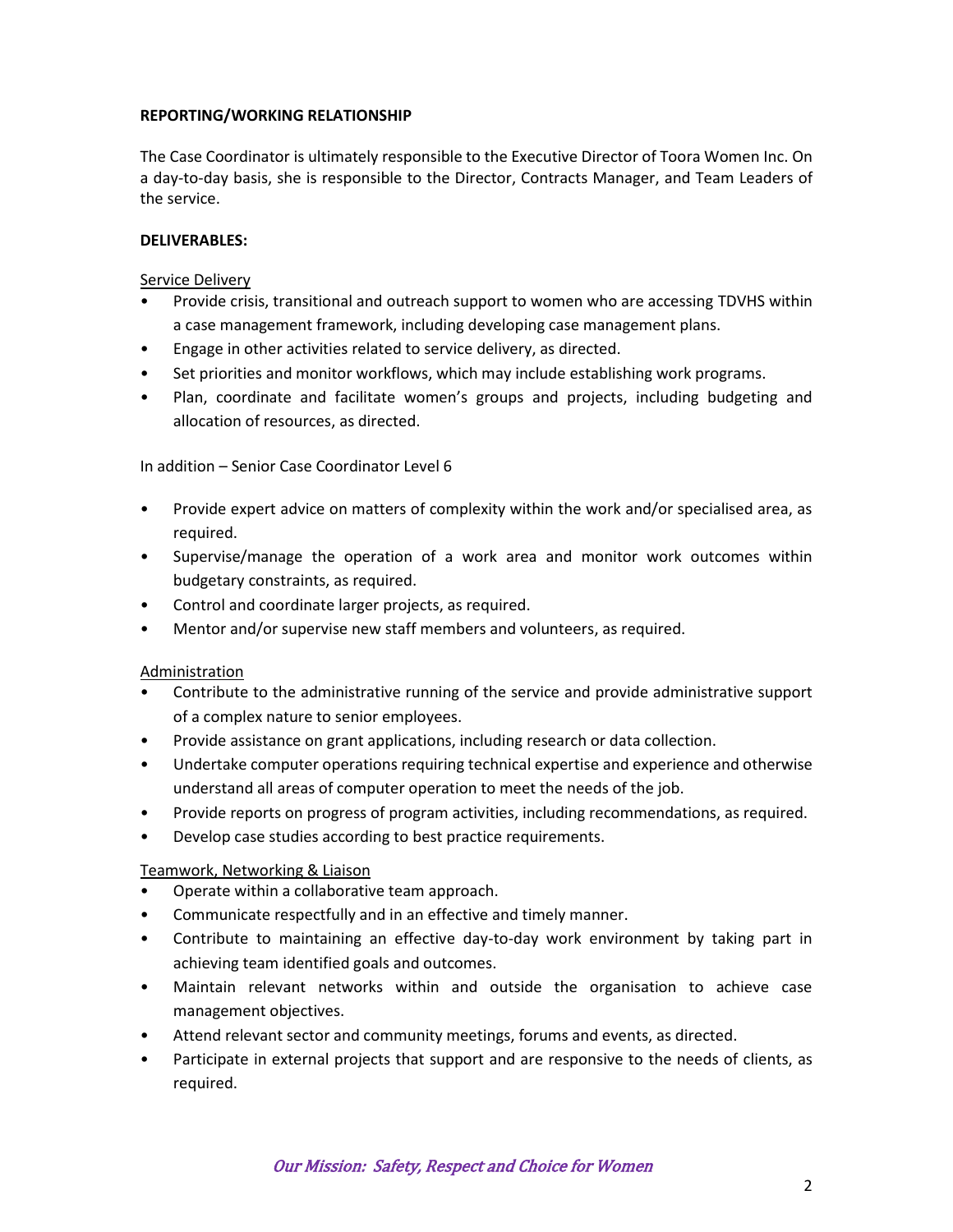- Identify gaps, initiate and participate in service developments, to improve community based service and community based responses, as required.
- Exercise a high level of interpersonal skills in maintaining effective, positive and professional relationships with all relevant stakeholders.
- Liaise with relevant agencies to promote the sharing of resources and coordination of services.

Professional Practice, Professional Development and Performance Management

- Engage in ongoing training and professional development.
- Actively participate in regular supervision, performance management and appraisal activities with the Director/Contract Manager/Team Leader.
- Attend external supervision as outlined in Toora Policy.
- Have knowledge of funding outputs / outcomes of the service agreement.
- Have knowledge and application of sector policies and best practice standards.
- Participate and provide input into service and organisational policies and procedures.
- Participate in the service and organisational meetings, where relevant.
- Provide multi-disciplinary advice, including participation in case conferences, where required
- Undertake analysis/design for the planning, development and maintenance of projects, where required.

In addition – Senior Case Coordinator Level 6

- Act in Team Leader's role as required.
- Have a good understanding of the long-term goals of Toora Women Inc.
- Undertake significant projects and/or service functions involving a high level of analytical, planning and evaluation skills, where required.

## Work Health Safety / Quality Systems

- Adhere to Toora Women Inc. WHS policies and procedures including self-care policy.
- Take reasonable care to protect their own health and safety at work and meet all obligations under the WHS Act 2011.
- Work in accordance with relevant sector standards and participate in Toora Quality Improvement Systems, including auditing, surveys and needs analysis.
- Provide reports on progress of activities and programs including recommendations and improvements.

## General Accountabilities

• Undertake other duties, as directed.

| Name:      |                           |
|------------|---------------------------|
| Signature: |                           |
| Date:      |                           |
|            | Version 12 - October 2020 |

Our Mission: Safety, Respect and Choice for Women